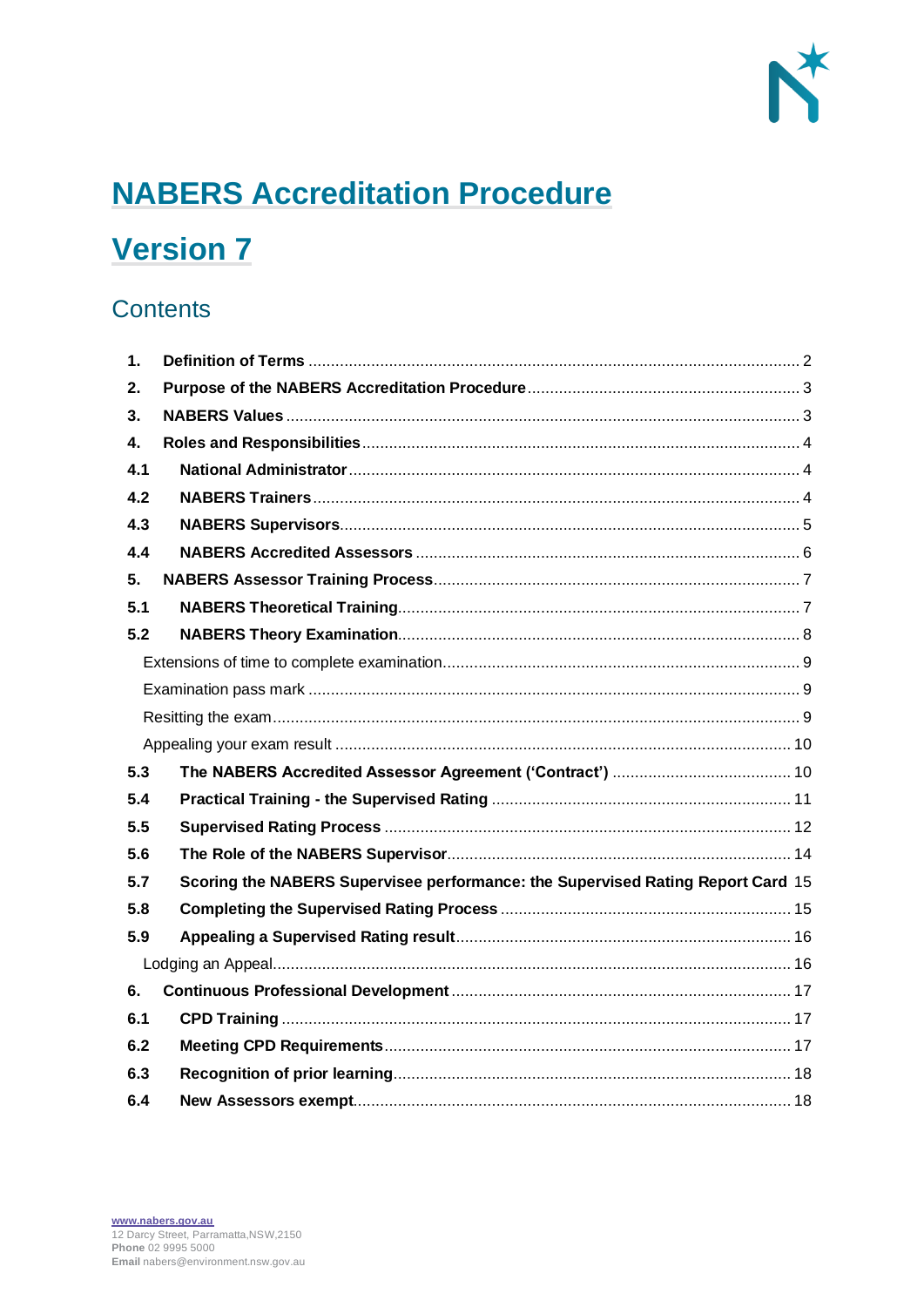## <span id="page-1-0"></span>**1. Definition of Terms**

**NABERS Accredited Assessor** - An individual who has entered into a contractual agreement with the National Administrator to undertake NABERS ratings.

**NABERS Accredited Assessor Code of Practice** - A document that forms part of the contract between Accredited Assessors and the National Administrator. The purpose of the NABERS Accredited Assessor Code of Practice is to set out the responsibilities and obligations under the NABERS Program, including ethical and commercial codes of conduct.

**NABERS Level 2 Audit** - A quality assurance peer review process that delivers a complete re-rating of the building using the documentation relied upon by the Accredited Assessor in conducting the original rating, to confirm the rating result, or recalculate it if necessary.

**NABERS Rules** - All past and current versions of; the NABERS Rules for Collecting and Using Data; NABERS Validation Protocols, Rulings and other guidance documents used to undertake NABERS ratings under the NABERS Program.

**NABERS Supervisee** - A NABERS Accredited Assessor or who is required by the National Administrator to undertake NABERS Ratings under supervision in line with the NABERS program's policies and procedures.

**NABERS Supervisor** - A NABERS Accredited Assessor who has entered into a contractual agreement with the National Administrator to tutor and assess NABERS Supervisees' understanding, interpretation and application of the NABERS Rules during the practical training component of the NABERS program

**National Administrator** - The administrator of the NABERS Program; the NSW Department of Planning, Industry and Environment (DPIE).

**Supervised Rating** - A NABERS rating performed by a NABERS Accredited Assessor, under the supervision and tuition of a NABERS Supervisor in line with the NABERS Program's policies and procedures.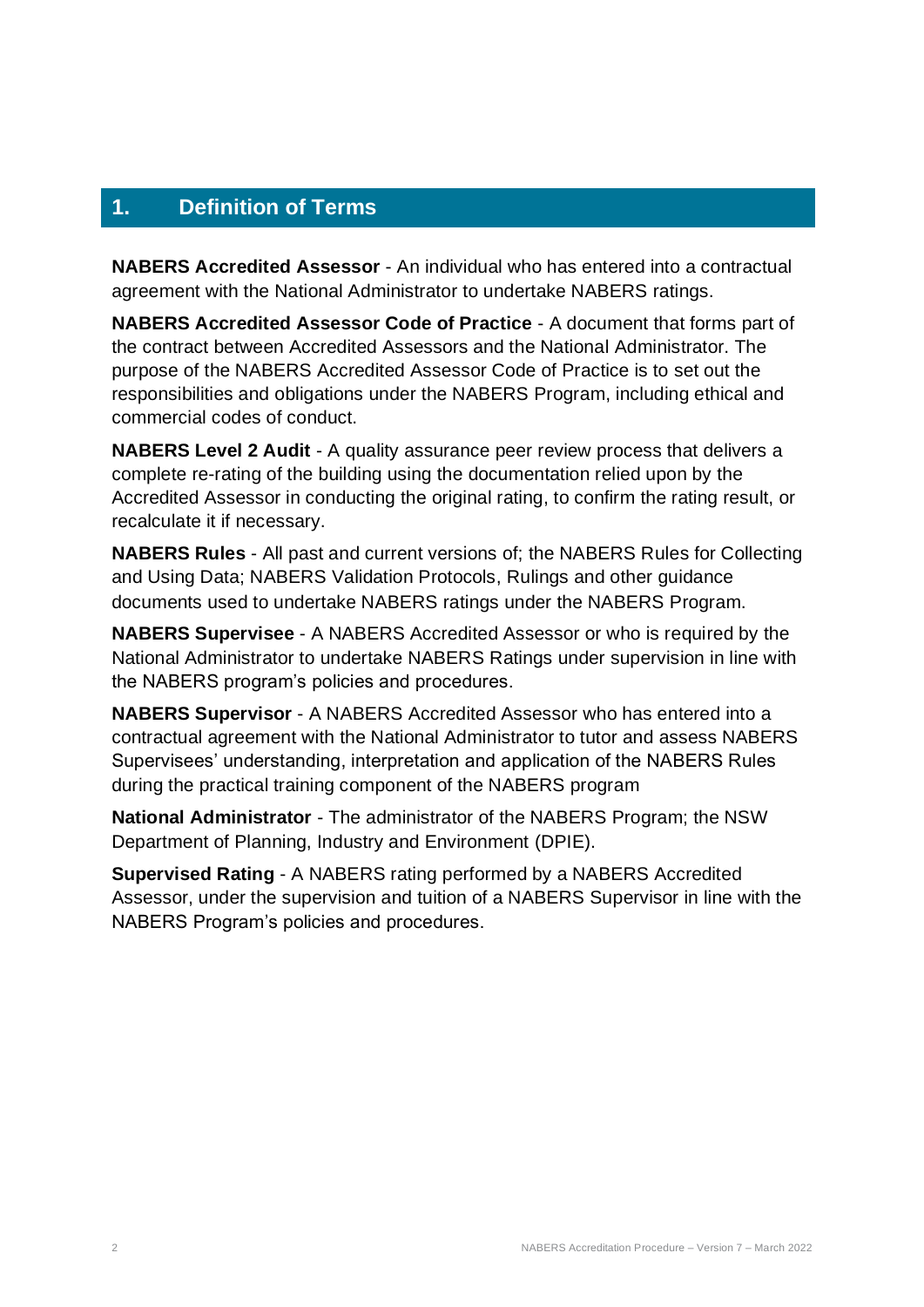## <span id="page-2-0"></span>**2. Purpose of the NABERS Accreditation Procedure**

The purpose of this document is to provide clear guidance on all aspects of the process of becoming accredited to deliver NABERS ratings<sup>1</sup> and ongoing continuous professional development training requirements. This procedural document ensures that a fair and consistent approach is taken to assessing an individual's knowledge, understanding and ability to correctly apply the NABERS rules, policies and procedures as required to practice as a NABERS Accredited Assessor.

The document provides specific information regarding the responsibilities and processes individuals need to follow to become NABERS Accredited Assessors and then maintain their accreditation.

## <span id="page-2-1"></span>**3. NABERS Values**

The NABERS program is committed to the values of integrity, quality, public service, leadership and collaboration. The National Administrator works closely with NABERS Trainers, Supervisors, Auditors and Accredited Assessors to deliver excellent services and a relevant, reliable practical measure of building performance that supports a more sustainable built environment. The NABERS Accreditation Procedure provides the clear guidance and information needed to assure the quality of these partnerships.

- Integrity to be ethical, impartial, open and transparent.
- Quality to operate a robust, reliable program of rating tools.
- Collaboration to work with industry and government to ensure relevance and effectiveness.
- Leadership to demonstrate and advocate practical environmental benchmark performance measures for industry and government.
- Public service to serve the public good and deliver public value by communicating trusted results.

<sup>&</sup>lt;sup>1</sup> The term 'rating' in this context include the carbon neutral certification.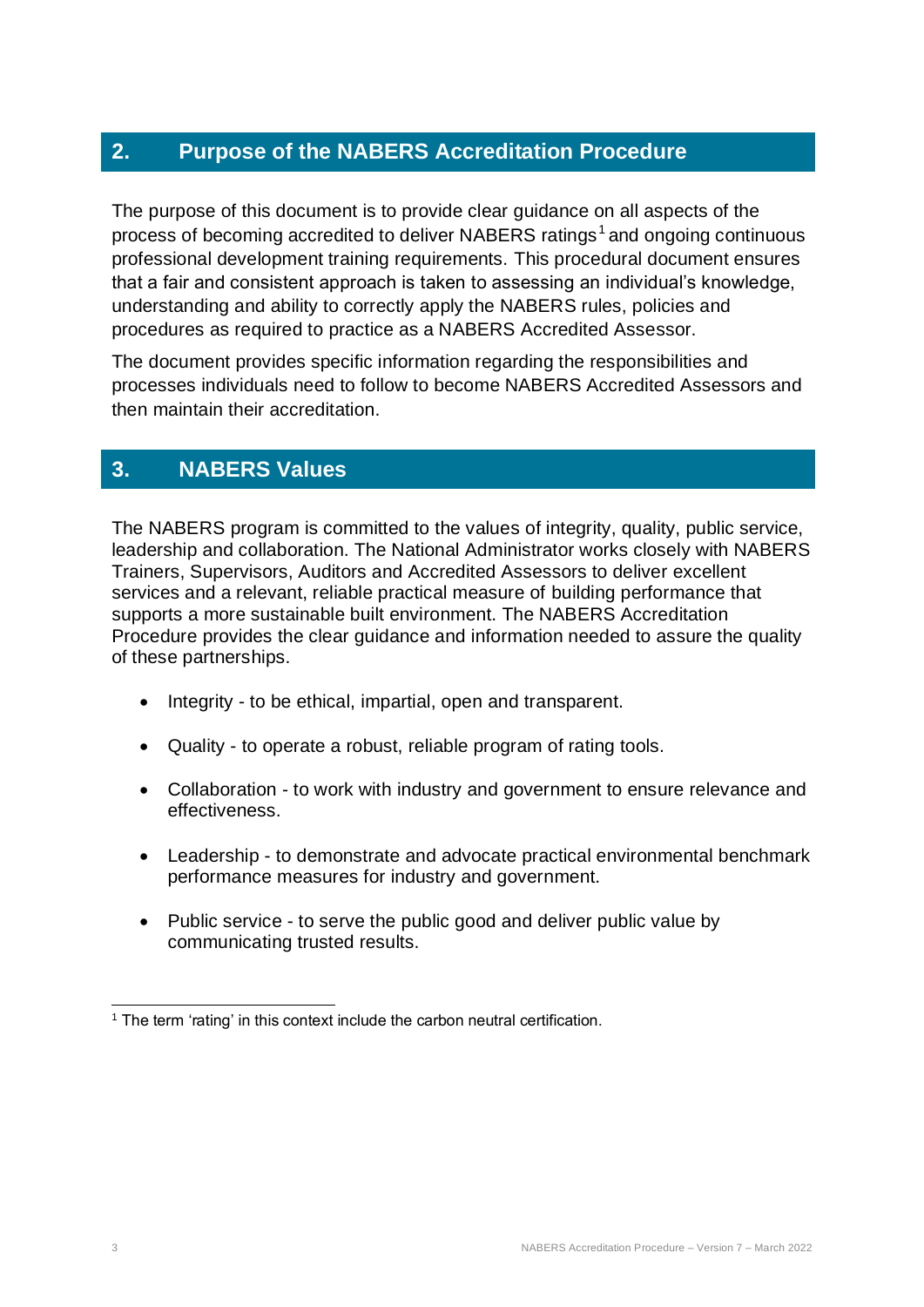## <span id="page-3-0"></span>**4. Roles and Responsibilities**

### <span id="page-3-1"></span>**4.1 National Administrator**

The National Administrator is responsible for the overall management of the NABERS scheme, including accrediting Assessors and setting and administering Assessor standards of practice and procedures.

The National Administrator has the responsibility of ensuring that the NABERS rating process is undertaken to the highest possible standard and that the credibility, reliability and integrity of the NABERS program is maintained.

The National Administrator is responsible for:

- Training individuals to become NABERS Accredited Assessors.
- Assessing individuals' theoretical and practical knowledge of all aspects of the NABERS Program necessary to become and practice as NABERS Accredited Assessors.
- Managing and administering the NABERS training and assessment processes.
- Monitoring and auditing the quality of work performed by NABERS Accredited Assessors.
- Developing training resources for the continuous professional development of NABERS Accredited Assessors.
- Additional responsibilities of the National Administrator are listed in the NABERS Accredited Assessor Code of Practice and the NABERS Accredited Assessor Agreements.

## <span id="page-3-2"></span>**4.2 NABERS Trainers**

NABERS Trainers are selected by the National Administrator based on their experience undertaking NABERS ratings; their excellent understanding of the NABERS program, the NABERS Rules, and associated processes and procedures; and their expertise in delivering face-to-face training to medium and large groups of people.

NABERS Trainers are responsible for delivering the multiple training sessions of the NABERS training program in a timely manner and as per the standards agreed with the National Administrator. They are also responsible for assisting with logistics, set up and other tasks on training days.

NABERS Trainers will provide feedback to the National Administrator regarding course content, venues and other factors regarding NABERS training, and will be required to participate in 'train-the-trainers' sessions from time to time.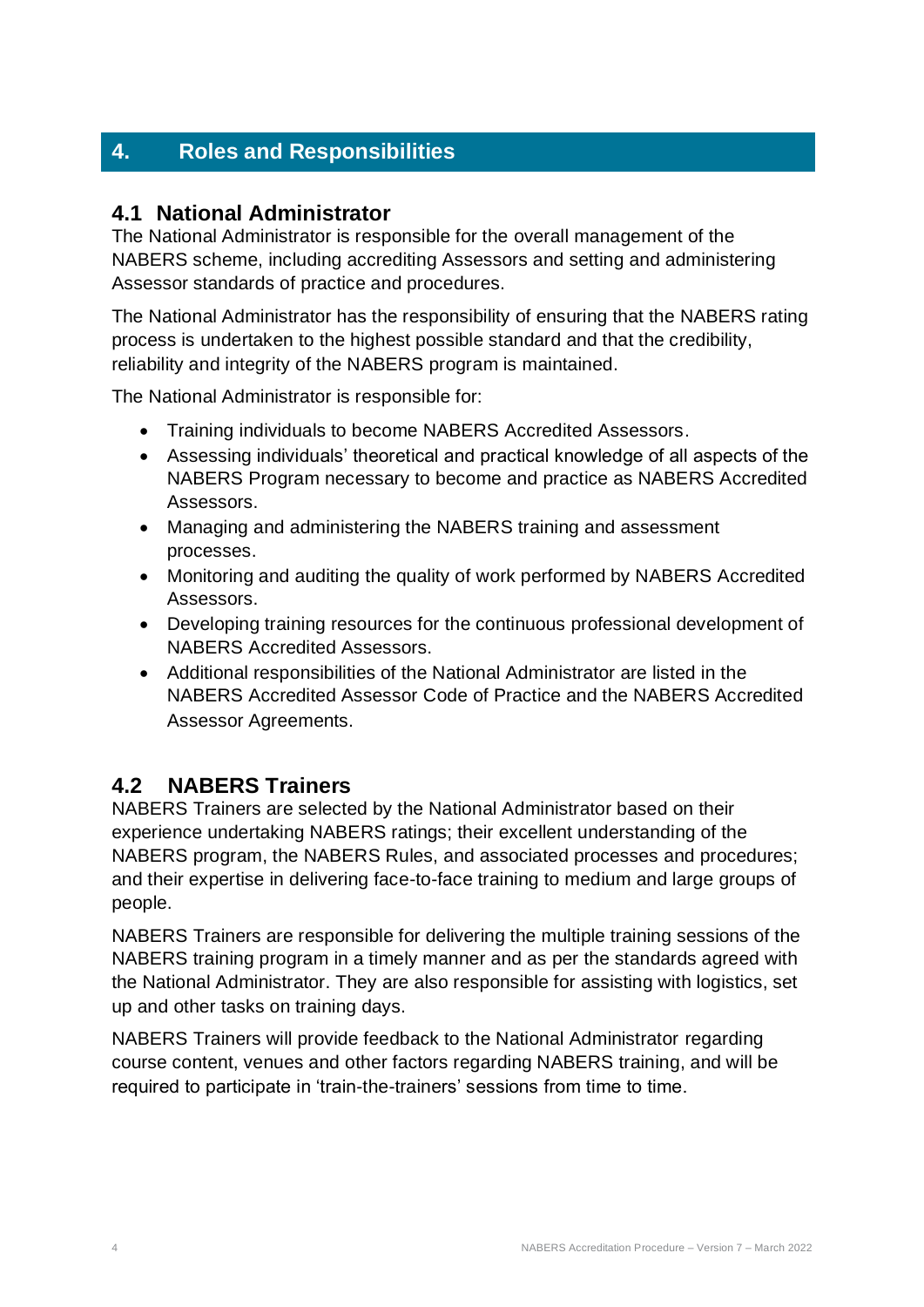## <span id="page-4-0"></span>**4.3 NABERS Supervisors**

NABERS Supervisors are selected by the National Administrator based on their experience undertaking NABERS ratings; their excellent understanding of the NABERS program, the NABERS Rules, and associated processes and procedures; and their demonstrated experience in tutoring individuals.

NABERS Supervisors are responsible for providing practical guidance and tuition to NABERS Supervisees as part of the training process by providing Supervised Ratings. NABERS Supervisors assess NABERS Supervisees' competencies, theoretical and practical knowledge, and ability to apply this knowledge to undertake NABERS ratings in accordance with NABERS Rules for performing ratings, the NABERS Accredited Assessor Code of Practice and other contractual procedures. They are responsible for identifying errors in NABERS ratings and advising the NABERS Supervisees on the correct methodology.

At the end of the supervision process, NABERS Supervisors are responsible for reporting the results of their assessment to the National Administrator within five working days.

It is the NABERS Supervisor's responsibility to ensure they are up-to-date with any changes to NABERS Rules and associated policies and procedures. They will make themselves available within normal business hours to assist NABERS Supervisees during the supervised ratings process. They will endeavour to respond to submissions and/or questions raised by NABERS Supervisees within three business days. They will have a central role in conflict resolution when a NABERS Supervisee appeals the result of the Supervised Rating (refer to section [5.9\)](#page-15-0).

NABERS Supervisors are bound by their contract with National Administrator to act in a fair and impartial manner and must not undertake supervisions where a conflict of interest exists. NABERS Supervisors' conflicts of interests include, but are not limited to the following:

- A NABERS Supervisor or their employer is/was undertaking work for, or in a contract with the building owner whose building is subject to the rating supervision.
- A NABERS Supervisor or their employer is/was in a contractual arrangement with the NABERS Supervisee or the NABERS Supervisee's Company subject to the supervision.

Supervisors must declare any potential and/or perceived conflicts of interest to the National Administrator before accepting a supervision. When a conflict of interest exists, the National Administrator will allocate the supervision to another Supervisor.

The input data and results from a supervised rating must be treated confidentially by NABERS Supervisors at all stages of the supervision process and may only be discussed with the NABERS Supervisee and the National Administrator.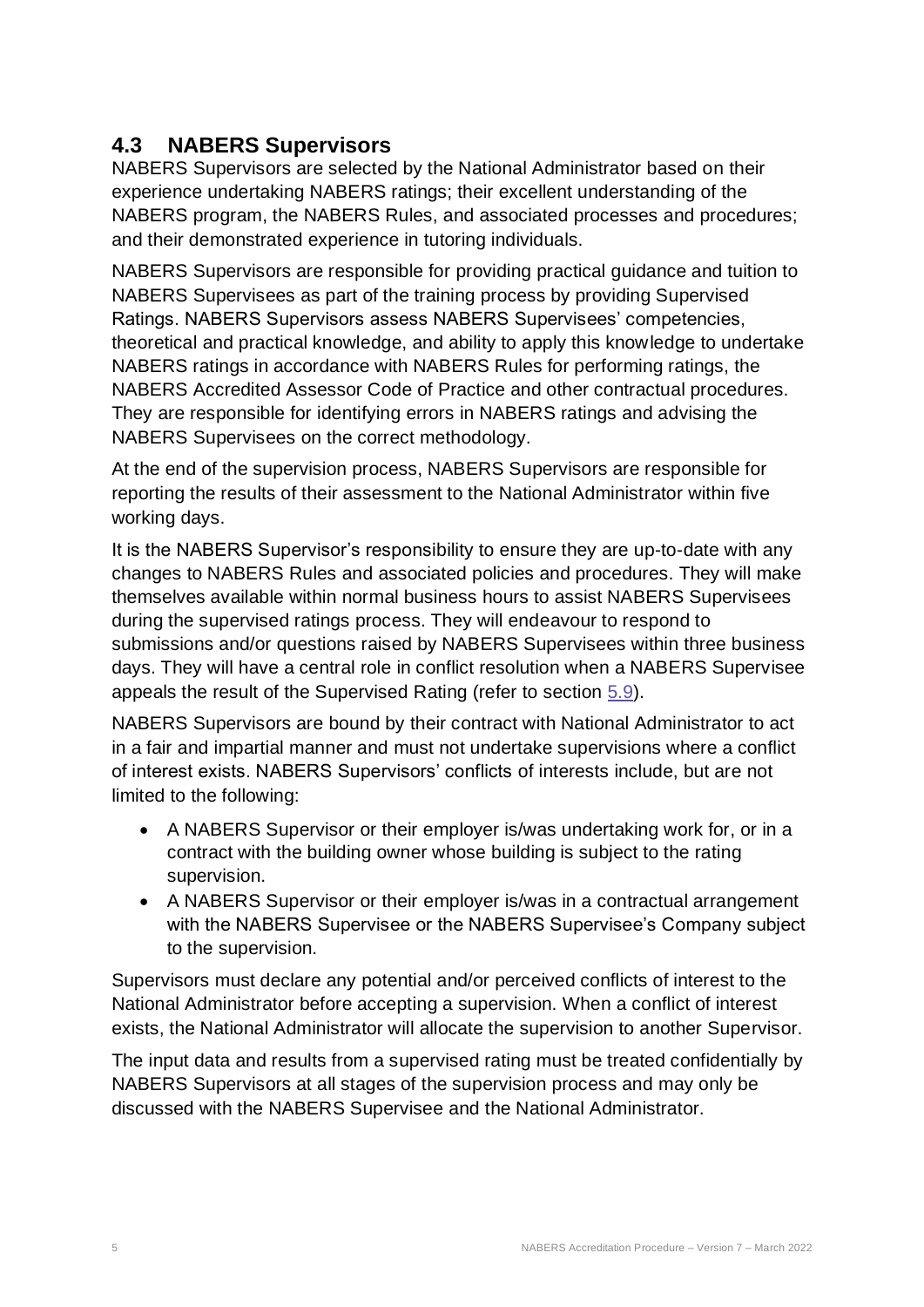NABERS Supervisors must co-operate with the National Administrator throughout the entire supervision process, and if a NABERS Supervisee appeals the result of the Supervised Rating (see section 5.9).

## <span id="page-5-0"></span>**4.4 NABERS Accredited Assessors**

Accredited Assessors have entered into a contract with the National Administrator to undertake NABERS ratings. Accredited Assessors are responsible for:

- Ensuring that their assigned NABERS Supervised Rating and NABERS rating complies with the relevant NABERS Rules and that the assessment is undertaken to the highest possible standard.
- Abiding by the NABERS Accredited Assessor Code of Practice and the NABERS Accredited Assessor Assessment Procedure when undertaking NABERS ratings.
- Co-operating with the National Administrator, the NABERS Auditor, or the NABERS Supervisor when required by the NABERS Rules and the program's policies and procedures<sup>2</sup>.
- Complying with the NABERS brand use guidelines as they relate to the NABERS program.

The Accredited Assessor is also expected to undertake continual professional development, and may be required to do so by the National Administrator.

The National Administrator may require Accredited Assessors to undertake additional theoretical and practical training in order to ensure and maintain a consistently high standard of performance by Accredited Assessors. Any such additional training will be undertaken at the Accredited Assessor's own cost. Accredited Assessors are encouraged to stay abreast of industry developments related to sustainability in the built environment.

Additional responsibilities of Accredited Assessors are listed in the NABERS Accredited Assessor Code of Practice, and the NABERS Accredited Assessor Agreements.

Assessors that have left their accreditation lapse for more than 24 months and wish to regain their accreditation must do the following:

- Undertake the introductory course to NABERS at no cost
- Undertake the technical training course for the tool of their choice at full price
- Successfully complete all exams and supervisions associated with their accreditation.

<sup>&</sup>lt;sup>2</sup> In some cases, a NABERS Accredited Assessor may be required by the National Administrator to undertake additional Supervised Ratings as a result of the findings of a NABERS Audit.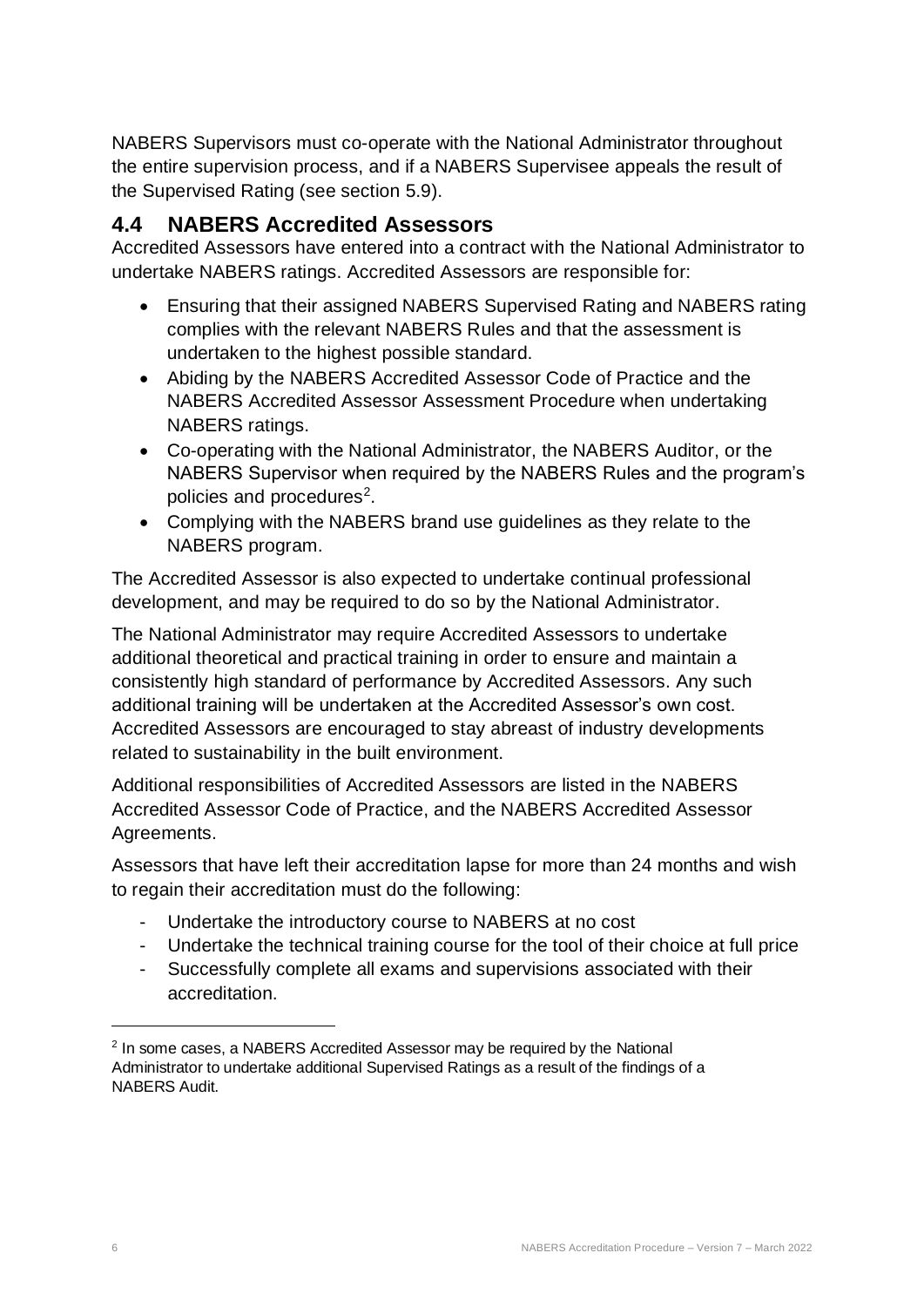## <span id="page-6-0"></span>**5. NABERS Assessor Training Process**

Individuals undergoing accreditation to become NABERS Accredited Assessors are required to successfully complete theoretical training and enter into a contractual agreement with the National Administrator before they can perform ratings. Some ratings also have a practical training requirement whereby ratings are performed under supervision. This is detailed further in section [5.4.](#page-10-0) Note that it is the Assessors responsibility to find their own ratings to be performed under supervision.

## <span id="page-6-1"></span>**5.1 NABERS Theoretical Training**

The NABERS Accredited Assessor training courses provide a detailed overview of the different NABERS rating tools, the assessment process and overarching principles for NABERS ratings. To become accredited as NABERS Accredited Assessors, individuals are required to pass a theory exam on the NABERS Rules and Processes and Procedures.

The NABERS theoretical training process is illustrated below in Figure 1.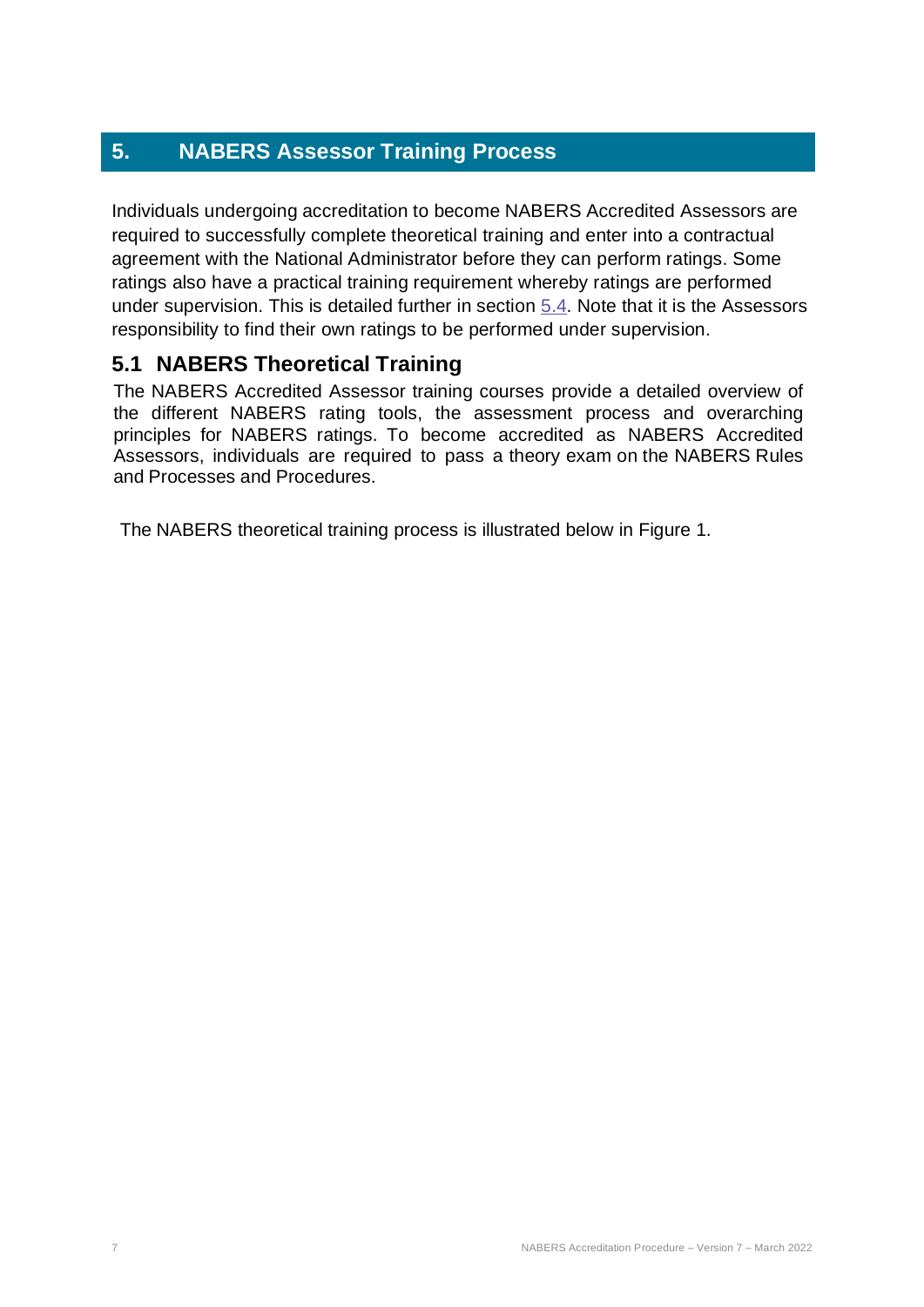

Figure 1: NABERS Theoretical and Practical Training Process

## <span id="page-7-0"></span>**5.2 NABERS Theory Examination**

The theory exam assesses an individual's understanding of the NABERS Program and Rules, the NABERS Assessor Code of Practice and the Assessor processes and procedures. The exam also tests an individual's ability to apply this theory to undertake sample NABERS ratings when provided with sample data.

The examination consists of a series of multiple choice questions with sample data designed to replicate a NABERS application.

The exam is undertaken online. Access to the exam will be given to individuals shortly after attending a training session or as negotiated with the National Administrator. Requests to defer undertaking the exam must be made prior to receiving the exam and in writing to nabers@environment.nsw.gov.au for the National Administrator's approval.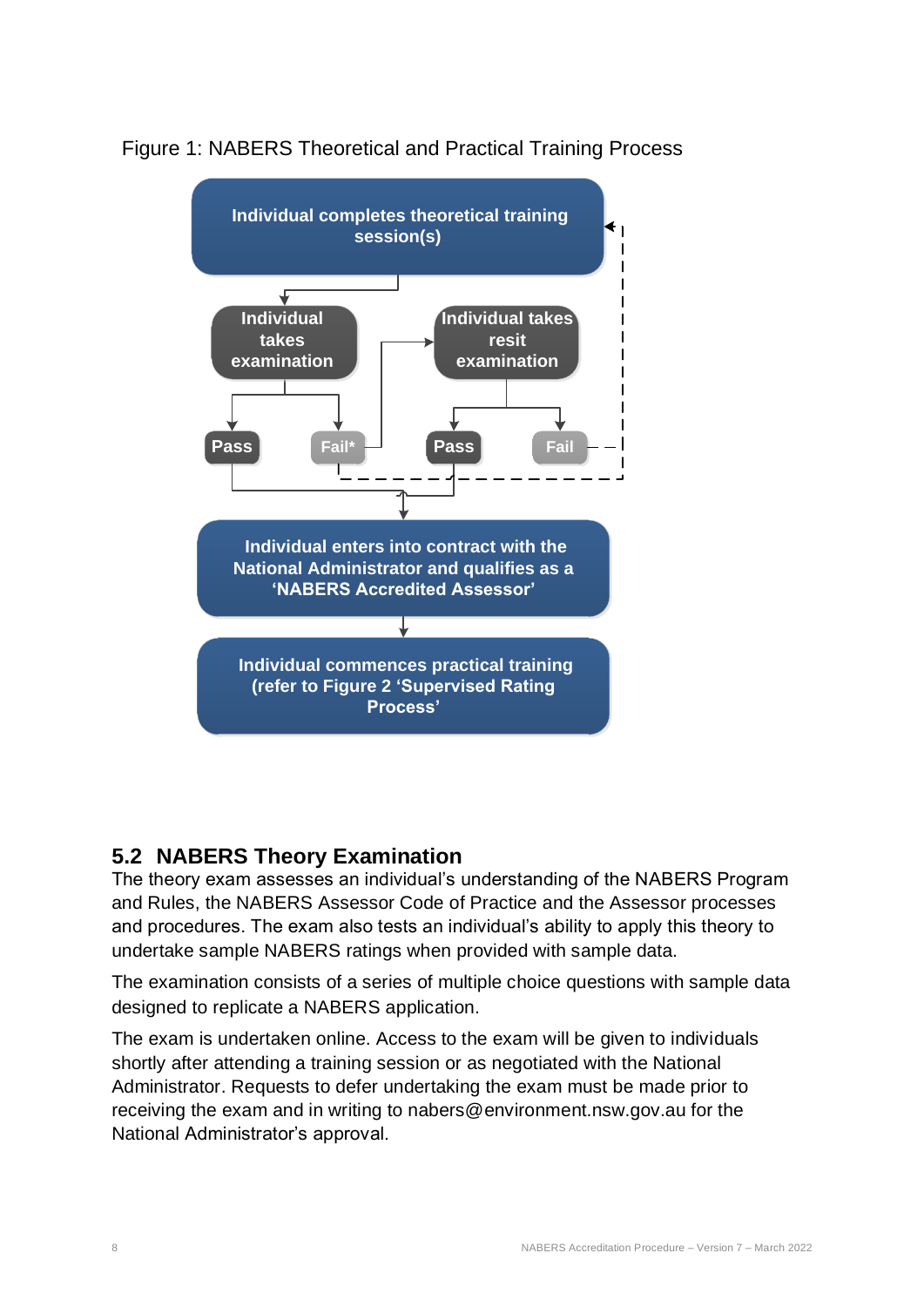Individuals must complete and submit their exam within four weeks of receiving the exam unless an extension of time to submit has been granted.

The National Administrator is available to assist individuals with questions about performing a NABERS rating and associated processes and procedures, but will not assist with exam questions. Individuals should send exam queries to nabers@environment.nsw.gov.au and allow 3 working days for the National Administrator to respond.

The exam must be completed and submitted by the individual sitting the exam. The National Administrator reserves the right to fail individuals who work together to submit the same work and answers.

Examinations will be marked and results released to individuals within four weeks of the examination closing date. Marked examinations are not released.

Examinations are regularly updated and the National Administrator reserves the right to scale examination results to ensure results are within the range of those completed by previous trainees.

#### <span id="page-8-0"></span>Extensions of time to complete examination

On some occasions, sickness, misadventure, or other circumstances beyond an individual's control may prevent them from completing the examination. In this instance, requests for extensions of time to complete the exam will be considered.

Requests for an exam extension must be made in writing prior to the exam due date (to: nabers@environment.nsw.gov.au) and are approved at the discretion of the National Administrator. In cases of illness a medical certificate must be provided.

Note that simply being busy at work is not an acceptable reason to request an extension. Individuals are expected to allow sufficient time to complete the examination when registering for a training session.

#### <span id="page-8-1"></span>Examination pass mark

Individuals must obtain a mark of 80% or higher to pass the examination. The National Administrator reserves the right to scale examination results to ensure results are within the range of those completed by previous trainees.

#### <span id="page-8-2"></span>Resitting the exam

Individuals who obtain a mark equal to or greater than 75%, but less than 80% can re-sit the exam free of charge.

Individuals who obtain a mark equal to or greater than 50% but less than 75% may opt to re-sit the exam only once for a fee. The option to pay to re-sit the exam is only available within four months of the date of attending the initial training session. Individuals who are eligible to take up this option will be notified in writing when their examination results are released.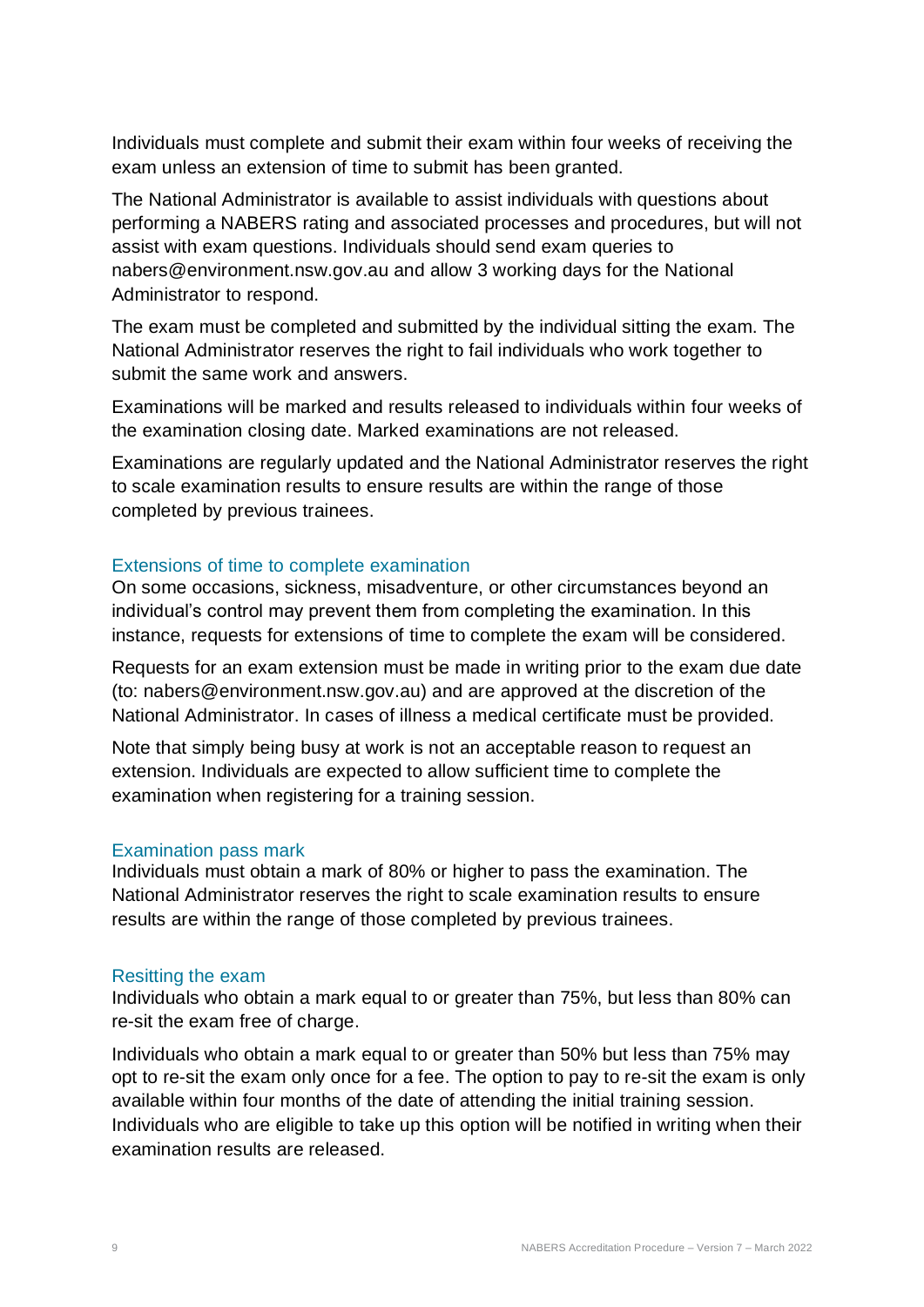A schedule of fees for re-sit examinations and other training charges can be found at [www.nabers.gov.au.](http://www.nabers.gov.au/)

The re-sit exam will be the same that the trainee initially completed, or an extract of that exam as determined by the National Administrator. Individuals must obtain a mark of 80% or higher to pass the re-sit examination. The National Administrator reserves the right to scale examination results.

Trainees who score less than 50% in the initial NABERS Examination or fail the resit exam must re-complete the theoretical training at their own cost and pass the subsequent exam, should they wish to pursue accreditation.

#### <span id="page-9-0"></span>Appealing your exam result

An individual can appeal an exam result under the following circumstances:

- The exam was modified by the National Administrator during the examination period. The individual would need to demonstrate that they had been disadvantaged by the changes made, and that these changes had not been given due regard by the National Administrator.
- A clerical error has occurred in the computation of the score. The individual can request a remark of their examination if they believe they can demonstrate that a clerical error has occurred.
- Due regard had not been paid by the National Administrator to evidence of illness or misadventure that had been submitted by the due date. The individual can appeal an examination result if they can demonstrate that the National Administrator has not paid due regard to a request made by the individual before the due date for an extension of time to submit due to illness or misadventure.

Appeals must be made in writing to the National Administrator (email: nabers@environment.nsw.gov.au) within seven business days of receiving an exam result.

### <span id="page-9-1"></span>**5.3 The NABERS Accredited Assessor Agreement ('Contract')**

Once an individual has passed their exam they enter into a contract with the NABERS National Administrator. This contract enables the NABERS Accredited Assessor to proceed with undertaking the practical component of their training, being the completion of Supervised Ratings.

The contract requires the NABERS Accredited Assessor to abide by the NABERS Accredited Assessor Code of Practice and NABERS processes and procedures as amended from time to time.

NABERS Accredited Assessors will be notified by the National Administrator when they have successfully passed their practical training requirements.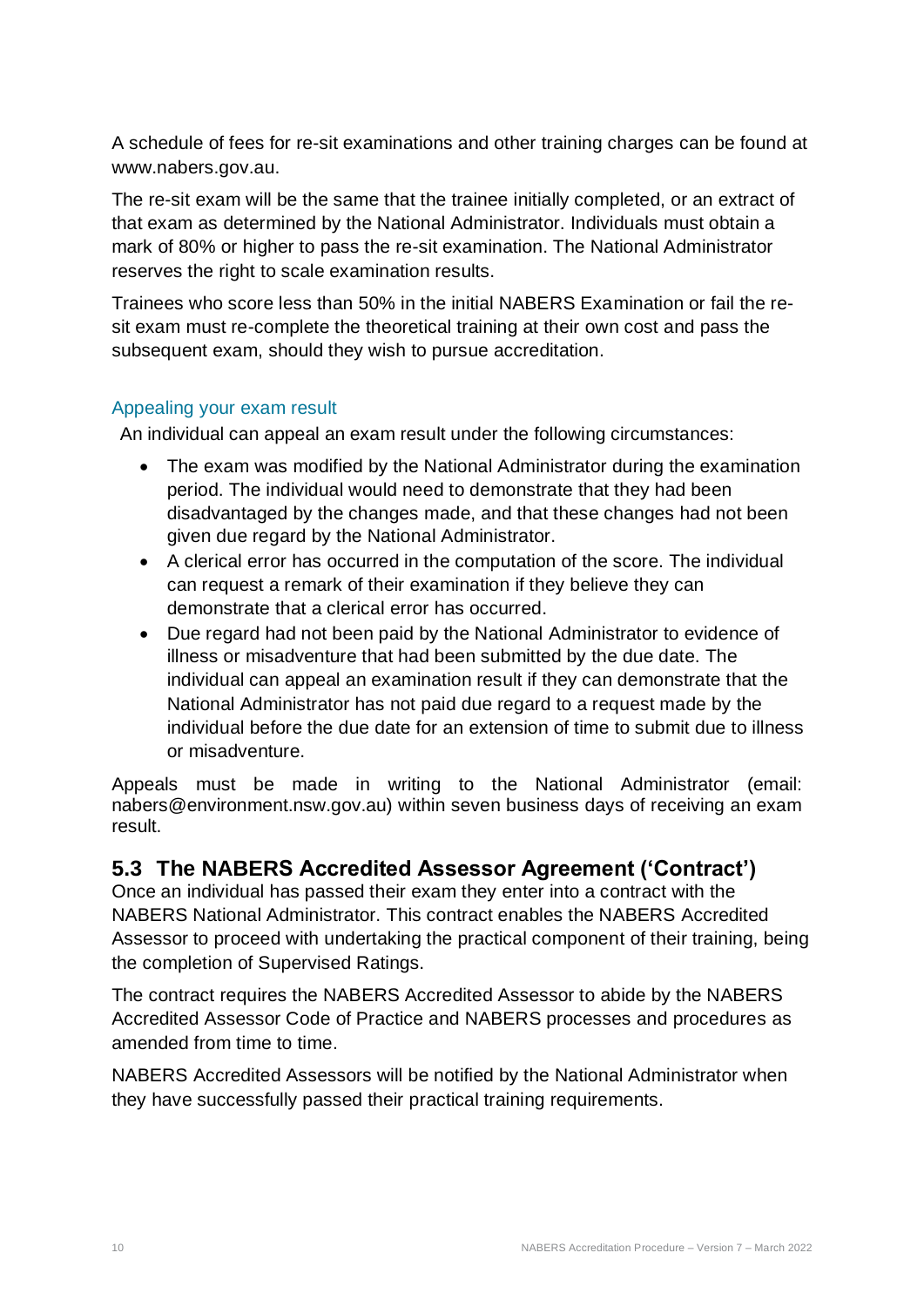NABERS Accredited Assessors that are directed to undertake practical training as a result of the finding of a NABERS Audit will also be informed that no additional training is required when they have successfully completed their practical training.

## <span id="page-10-0"></span>**5.4 Practical Training - the Supervised Rating**

The practical component of the NABERS training includes the completion of NABERS Ratings under supervision and is illustrated in Figure 2.

Supervised Ratings are required under the following business rules:

- The first energy for offices base building or whole building rating must be supervised.
- The first energy for apartment buildings rating must be supervised.
- The first data centre rating must be supervised.
- The first rating for, energy for hotels or energy for shopping centres must be supervised unless the Accredited Assessor has already successfully completed a supervised energy for offices base building or whole building rating.

The intention of the Supervised Rating is to provide hands on practical training to support the NABERS Supervisees to become competent in undertaking NABERS ratings to a sufficiently high standard.

The Supervised Rating process also provides for further learning. For example the NABERS Rating Auditing Procedure allows the National Administrator to require assessors to undertake additional Supervised Ratings.

In order to successfully complete the practical training process, NABERS Supervisees must complete and pass Supervised Ratings in order to be able to lodge ratings unsupervised.

The rating types listed below may be submitted unsupervised, unless supervision is required following an audit result:

- Water for office, hotel, shopping centre and apartment building ratings
- Energy for office tenancy ratings
- Indoor environment ratings
- Waste ratings.

The varied nature of buildings means there are different degrees of interpretation and assumptions required to undertake NABERS ratings. The purpose of the Supervised Rating is to allow the Supervisee to discuss the NABERS rating with the NABERS Supervisor, and to seek tuition on the principles used to assess different scenarios or discuss the application of the NABERS Rules.

NABERS Accredited Assessors may also request additional supervised ratings from the National Administrator at any time at their own cost.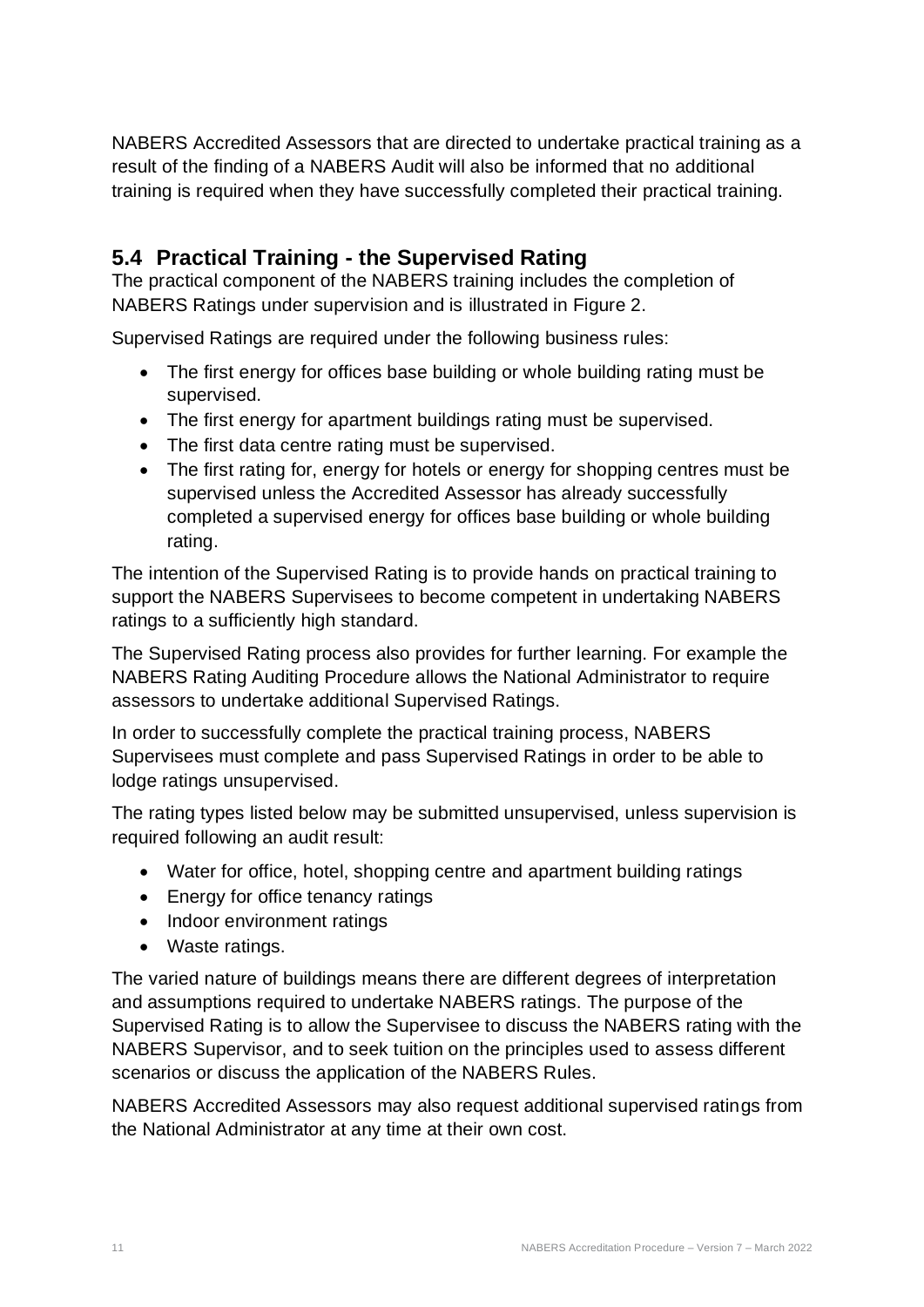## <span id="page-11-0"></span>**5.5 Supervised Rating Process**

Upon completion of the theoretical component of training, and after entering into a contractual agreement with the National Administrator; NABERS Accredited Assessors can create NABERS Ratings via the members' section of the website. The system identifies when a NABERS Rating needs to be performed under supervision, and automatically sets in motion the Supervised Rating process. There is no need for individuals to contact NABERS to ask for the allocation of a supervisor<sup>3</sup>.

Supervised ratings will be required for NABERS Accredited Assessors according to the following business rules:

- The first energy for offices base building or whole building rating must be supervised.
- The first energy for apartment buildings rating must be supervised.
- The first data centre rating must be supervised.
- The first rating for, energy for hotels or energy for shopping centres must be supervised unless the Accredited Assessor has already successfully completed a supervised energy for offices base building or whole building rating.

<sup>&</sup>lt;sup>3</sup> The first apartment building rating by an assessor can either be energy only or an energy and water rating. Water only ratings are not permitted as the first rating for apartment buildings. The subsequent ratings may include water ratings, which do not require supervision.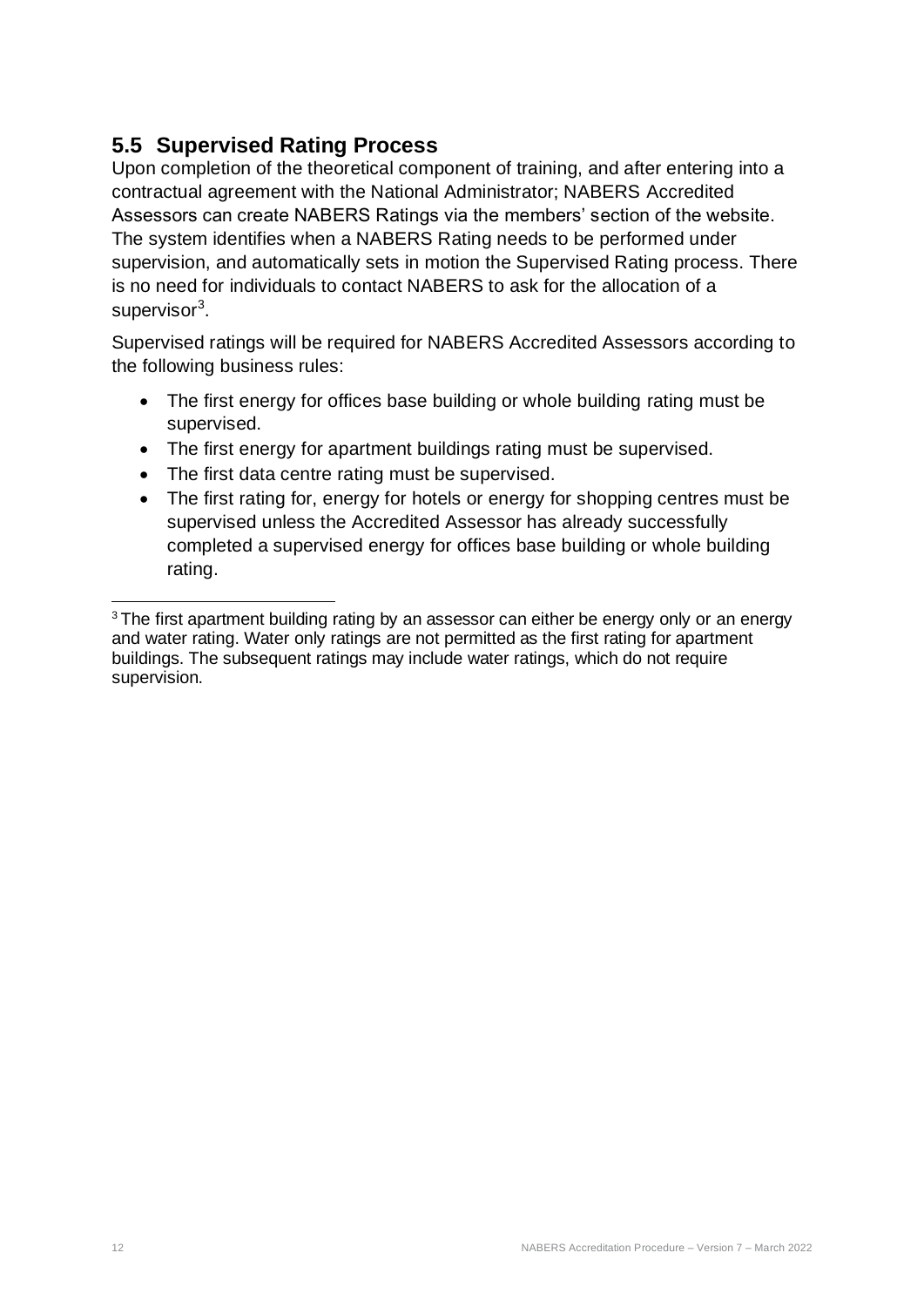

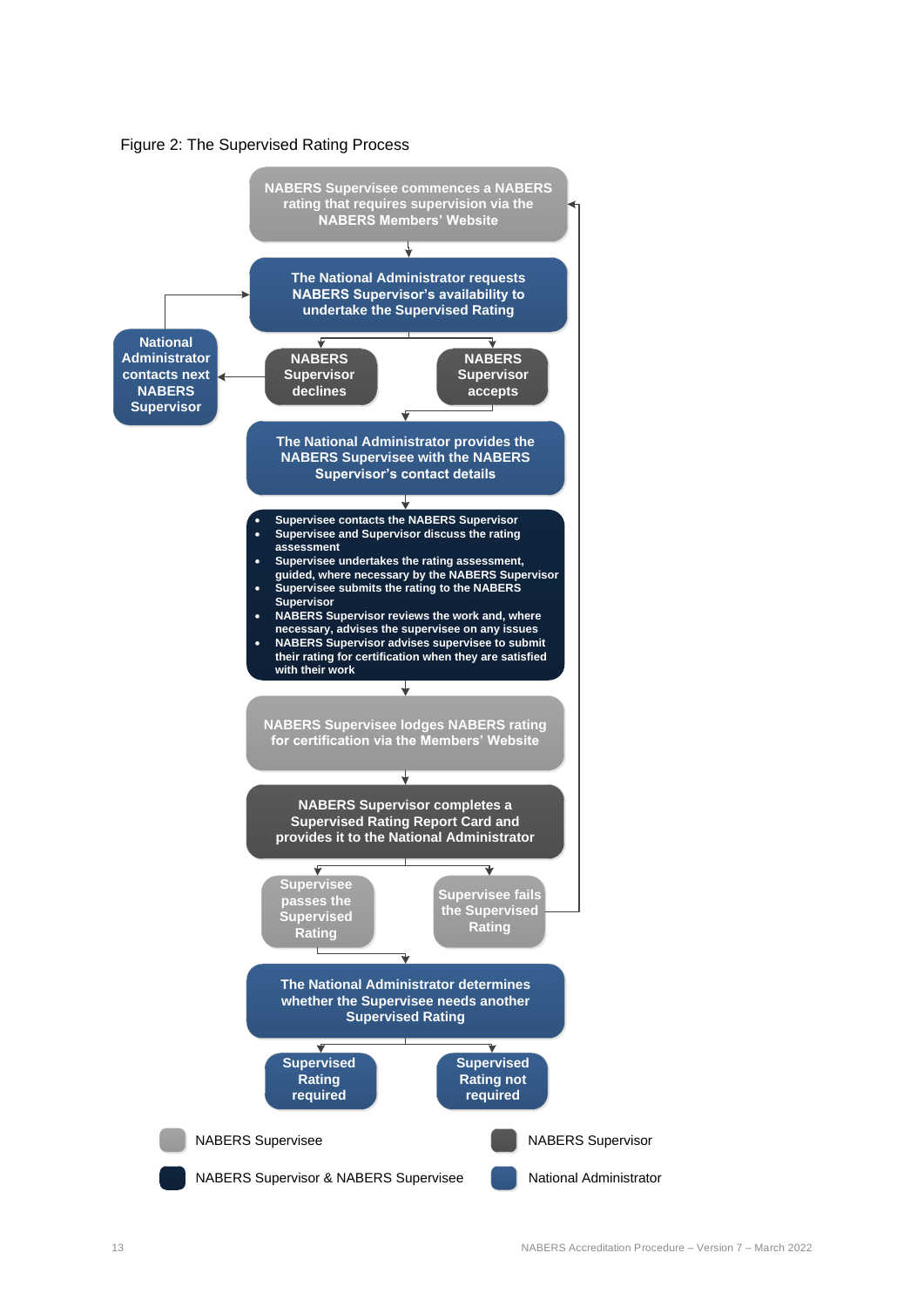NABERS Accredited Assessors must enter all the relevant information when creating the NABERS rating in the members' section of the website (i.e. Address of the premises to be rated, type of rating to be undertaken, and customer information). This information is necessary for NABERS Supervisors to declare to the National Administrator whether a conflict of interest exists in undertaking the supervision.

Note that it is the Accredited Assessors responsibility to find their own ratings to be performed under supervision.

The National Administrator is responsible for providing information to the NABERS Supervisor on any areas identified throughout the examination results, previous Supervised Ratings, Level 2 Audits, breaches to the NABERS Accredited Assessor Code of Conduct etc., on which the NABERS Supervisee might require additional training or support. The NABERS Supervisor has the task of ensuring that transparency and impartiality are maintained by NABERS Supervisees when performing the NABERS rating.

## <span id="page-13-0"></span>**5.6 The Role of the NABERS Supervisor**

The NABERS Supervisor will tutor the NABERS Supervisee through the NABERS rating assessment. It is not necessary for the NABERS Supervisor to visit the site that is being rated, as telephone or email contact should be suitable for most situations.

The NABERS Supervisee is responsible for undertaking the work to complete the NABERS rating, while seeking advice or clarification from the NABERS Supervisor to improve their knowledge, understanding and application of the NABERS Rules.

Once the NABERS Supervisee is confident that they have completed the NABERS rating to the best of their ability, completed all information using the NABERS Rate software application and all supporting information used and documentation of decisions made; the NABERS rating is sent to the NABERS Supervisor. The NABERS Supervisor will assess the work completed and then advise the NABERS Supervisee of any corrections required to the NABERS rating before it can be lodged with the National Administrator for certification.

The NABERS Supervisor will determine the level of detailed supervision necessary for each NABERS Supervisee, but the role should cover as a minimum:

- Providing general help and clarification of any areas of the NABERS Rules (including areas that may have been identified by the National Administrator as potential issues through examination results, previous NABERS Supervised Ratings or audits.
- Answering questions from the NABERS Supervisee with an emphasis on assisting them to determine the correct answer for themselves i.e. it is not the job of the supervisor to do the work, but to enable the supervisee to do the work.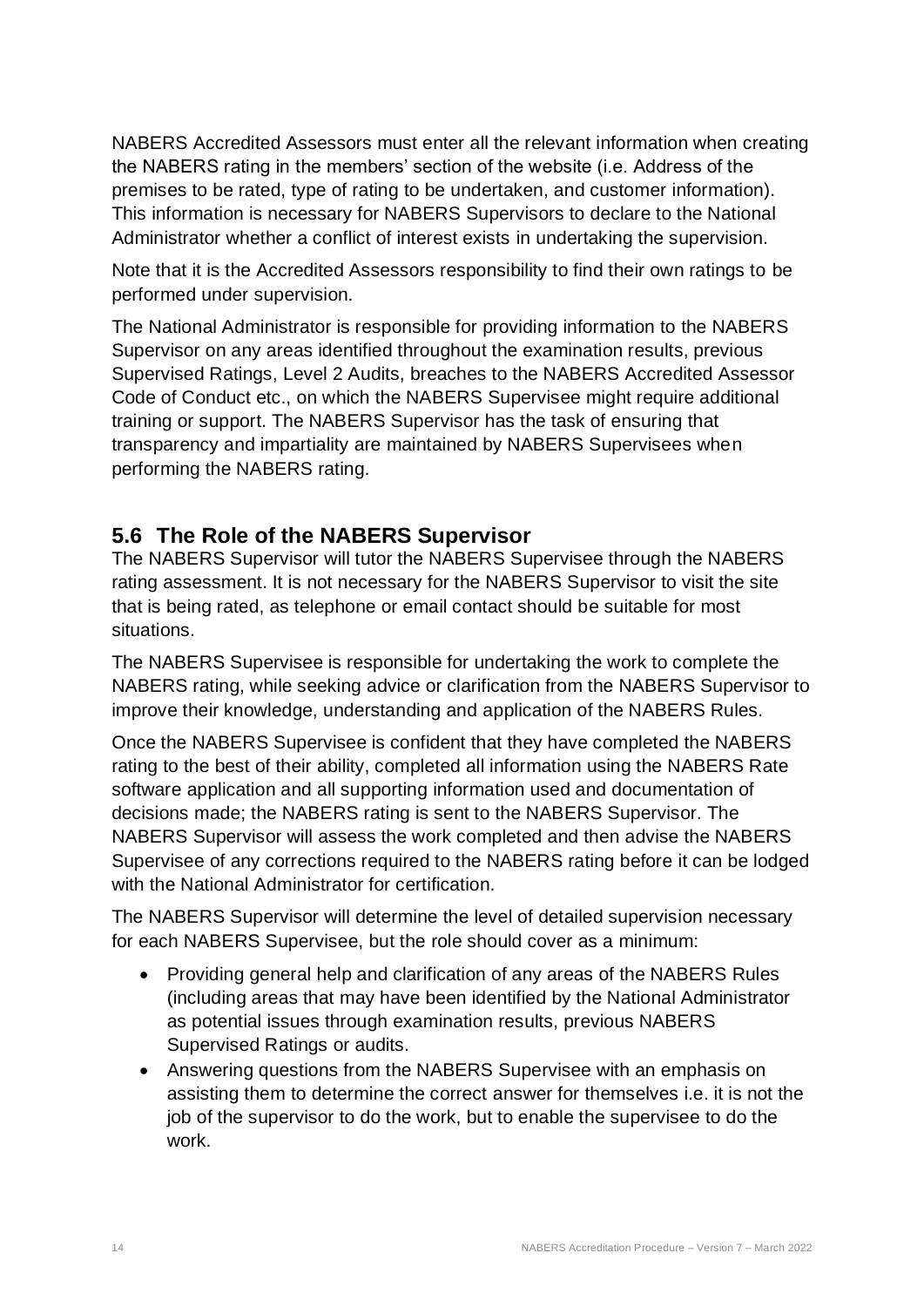- Asking the NABERS Supervisee questions about why they have approached the assessment in a particular way.
- Checking the work for compliance with the NABERS Rules.
- Reviewing the data collection and analysis. It may be necessary to view all or some of the original data provided by the NABERS Supervisee to confirm correct interpretations.
- Reviewing the data and information entered on the NABERS Rate application to check that all the calculations and data entry have been performed correctly.
- Ensuring impartiality, professionalism and transparency is exercised by the NABERS Supervisee in preparing and submitting the NABERS rating for certification.

The supervisee may lodge the NABERS rating with the National Administrator for certification when the NABERS Supervisor deems the supervision process completed.

## <span id="page-14-0"></span>**5.7 Scoring the NABERS Supervisee performance: the Supervised Rating Report Card**

The NABERS Supervisor will assess the knowledge and skills of the NABERS Supervisee in undertaking the NABERS assessment. The NABERS Supervisor will score the NABERS Supervisee as having 'passed' or 'failed' the supervision process via the completion of the NABERS Supervised Rating Report Card (refer Appendices 1-6).

The NABERS Supervised Rating Report Card outlines the key criteria that an individual must be competent in when undertaking NABERS Ratings. Receiving a 'fail' mark in any of the key criteria will result in failing the supervised rating. The secondary criteria assess the NABERS Supervisee's competencies in understanding and applying the particular rules for the NABERS rating.

A NABERS Rating may still be certified even when a NABERS Supervisee receives a 'fail' mark from the NABERS Supervisor.

The NABERS Supervisor will submit their Report Card to the National Administrator for approval. The Supervisee can access the report card via the members' section of the website once it has been approved.

## <span id="page-14-1"></span>**5.8 Completing the Supervised Rating Process**

NABERS Accredited Assessors must successfully complete and pass required Supervised Ratings to be deemed as having successfully completed the Supervised Rating process. Where the NABERS Accredited Assessor fails a required Supervised Rating the National Administrator will require them to undergo a further Supervised Rating with another NABERS Supervisor at their own cost. Should they then fail this supervision, the NABERS Accredited Assessor must pass a third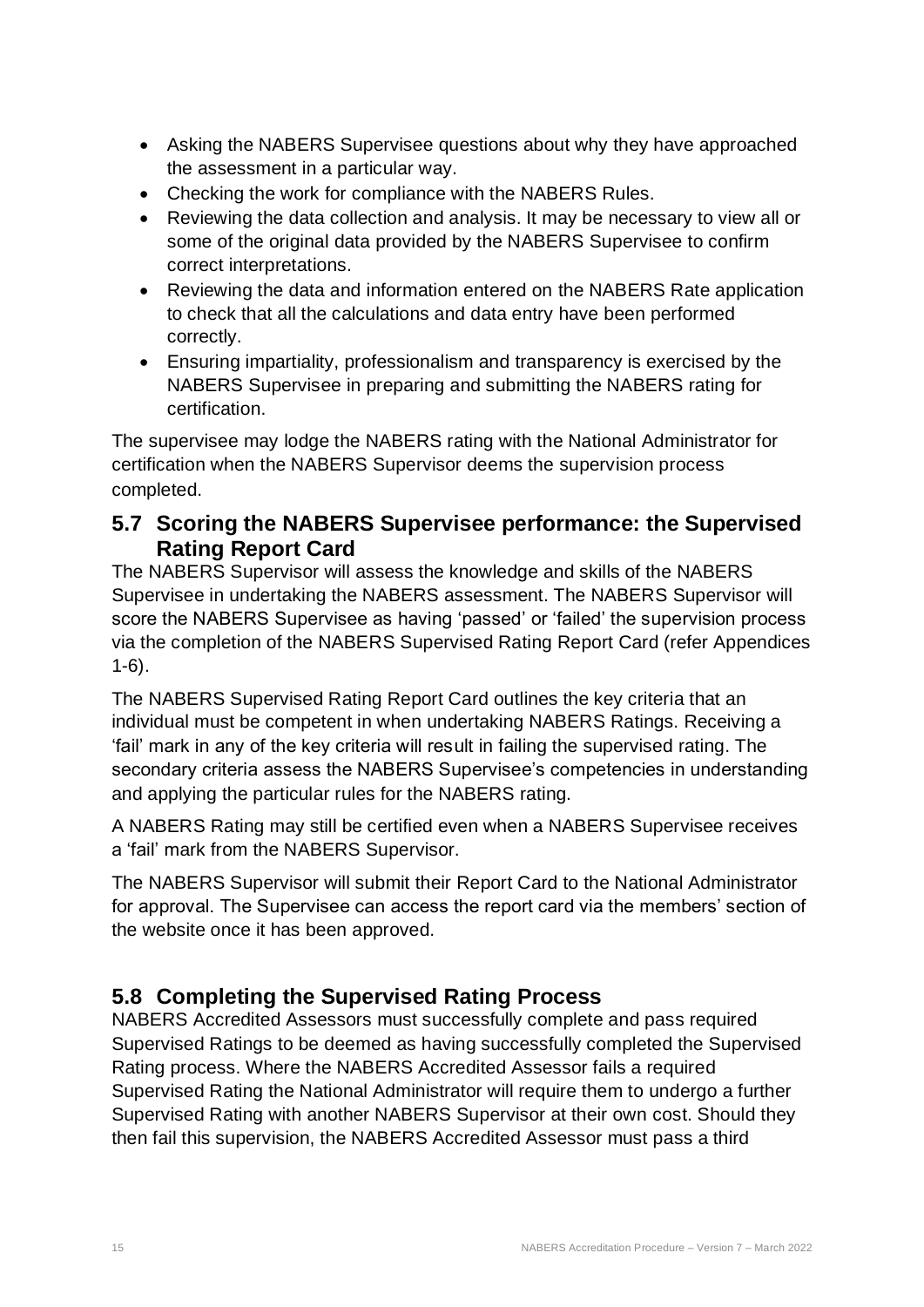Supervised Rating, to be undertaken at their own cost. NABERS Accredited Assessors who fail a third Supervised Rating (for the same rating type) must re-train at their own cost and go through the Training and Supervised Rating process again should they wish to have their accreditation reinstated.

A NABERS Accredited Assessor who has been required by the National Administrator to undertake an additional NABERS rating under supervision, for example as a sanction resulting from a NABERS Level 2 Audit, must pass the Supervised Rating before being allowed to undertake NABERS ratings of any type unsupervised.

## <span id="page-15-0"></span>**5.9 Appealing a Supervised Rating result**

A NABERS Supervisee may appeal the result from a Supervised Rating where they feel that a fair and consistent technical standard of assessment has not been observed. The appeals process gives the NABERS Supervisee the opportunity to attempt a resolution of the matter with the National Administrator.

#### <span id="page-15-1"></span>Lodging an Appeal

The NABERS Supervisee must complete an appeal against a NABERS Supervised Rating result via the NABERS Members' Website (or as otherwise advised) within 10 working days of receiving their Supervised Rating Report Card and submit this to the National Administrator. The National Administrator will acknowledge receipt of the formal appeal within five working days.

The National Administrator will provide the NABERS Supervisor an opportunity to submit a response to the Accredited Assessor's appeal within 10 working days of receipt of the NABERS Supervisee's appeal. The NABERS Supervisor's response must detail the supervision process undertaken and any issues raised through this process.

The information provided to the National Administrator will be kept confidential and will only be made available to the relevant staff.

The National Administrator will review the information submitted and assess it against the NABERS Rules and will endeavour to resolve the issue within 15 working days from the date of reception of the appeal via the NABERS website. The National Administrator will inform the NABERS Supervisee of the final decision and the reasons for the decision. A decision by the National Administrator is final.

Where the final decision reveals a failure by the NABERS Supervisor to observe a fair and consistent supervision process, the National Administrator will take the necessary action to address this.

Where the decision reveals a lack of understanding by the NABERS Supervisee in undertaking a NABERS rating and/or the Rules, the National Administrator may require the NABERS Supervisee to undertake a Supervised Rating with another NABERS Supervisor at their own cost.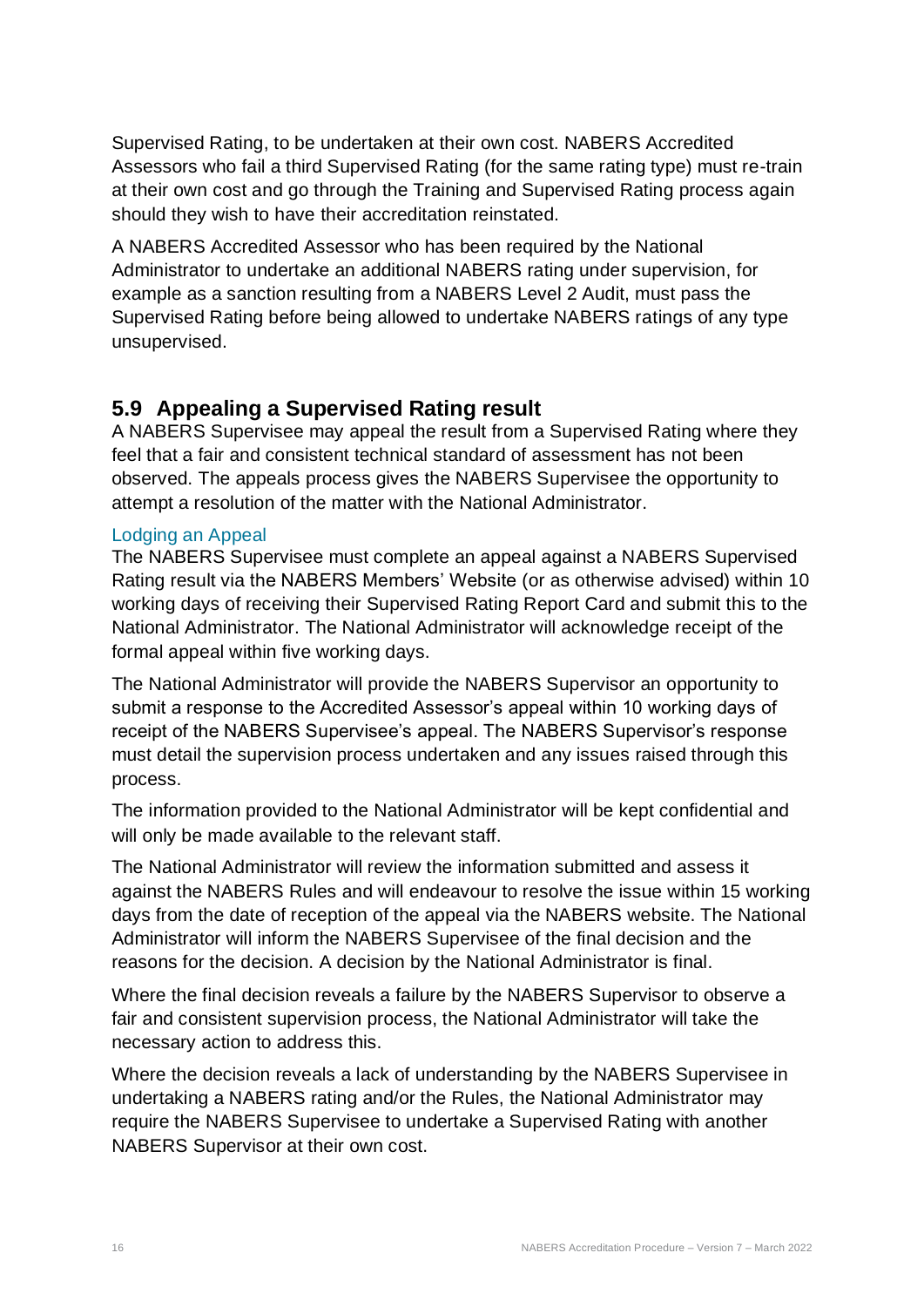## <span id="page-16-0"></span>**6. Continuous Professional Development**

The NABERS Continuous Professional Development (CPD) training program applies to Accredited Assessors as an obligation to maintain the currency of their technical competence.

To uphold the high quality of NABERS ratings, this training program aims to expand the practical know-how of NABERS Accredited Assessors by bridging knowledge gaps found though the NABERS Auditing program. NABERS CPD resolves to remedy these knowledge gaps through the provision of targeted e-learning and other training opportunities. It also acts as a refresher for those Accredited Assessors who may not be actively performing ratings. This training program will help the Assessors to retain and enhance the knowledge required to perform accredited ratings.

## <span id="page-16-1"></span>**6.1 CPD Training**

NABERS CPD will be predominantly offered as web-based e-learning modules, allowing Assessors to access and complete training online at their own convenience.

CPD training will be specific to NABERS, with subject matter defined by, but not limited to; outcomes of the NABERS audit program, Rule changes, new Rulings, the application of NABERS Rate and NABERS member's website and any other significant program changes that the National Administrator deems the knowledge base of assessors required updating.

The requirement to complete a CPD module may also be specific to the type(s) of rating(s) for which an individual assessor is accredited.

## <span id="page-16-2"></span>**6.2 Meeting CPD Requirements**

The CPD cycle is 12 months, commencing on release of the first CPD training module. During this cycle, Accredited Assessors will be enrolled by the National Administrator into CPD training modules via the NABERS e-learning training platform. The National Administrator will refrain from releasing modules within the last three months of the CPD cycle unless there is an urgent requirement to do so.

Accredited Assessors will be recommended to complete modules within specific timeframes, relating to the relative importance of the training subject matter. For example modules relating to the release of a new Ruling may be recommended for completion within 6 weeks whilst refresher modules may have a longer recommended completion time. The National Administrator will remind Assessors of any outstanding CPD requirements periodically through the cycle.

Accredited Assessors who are not actively performing ratings (namely those who have not had a rating certified within the past 24 months), may be required to